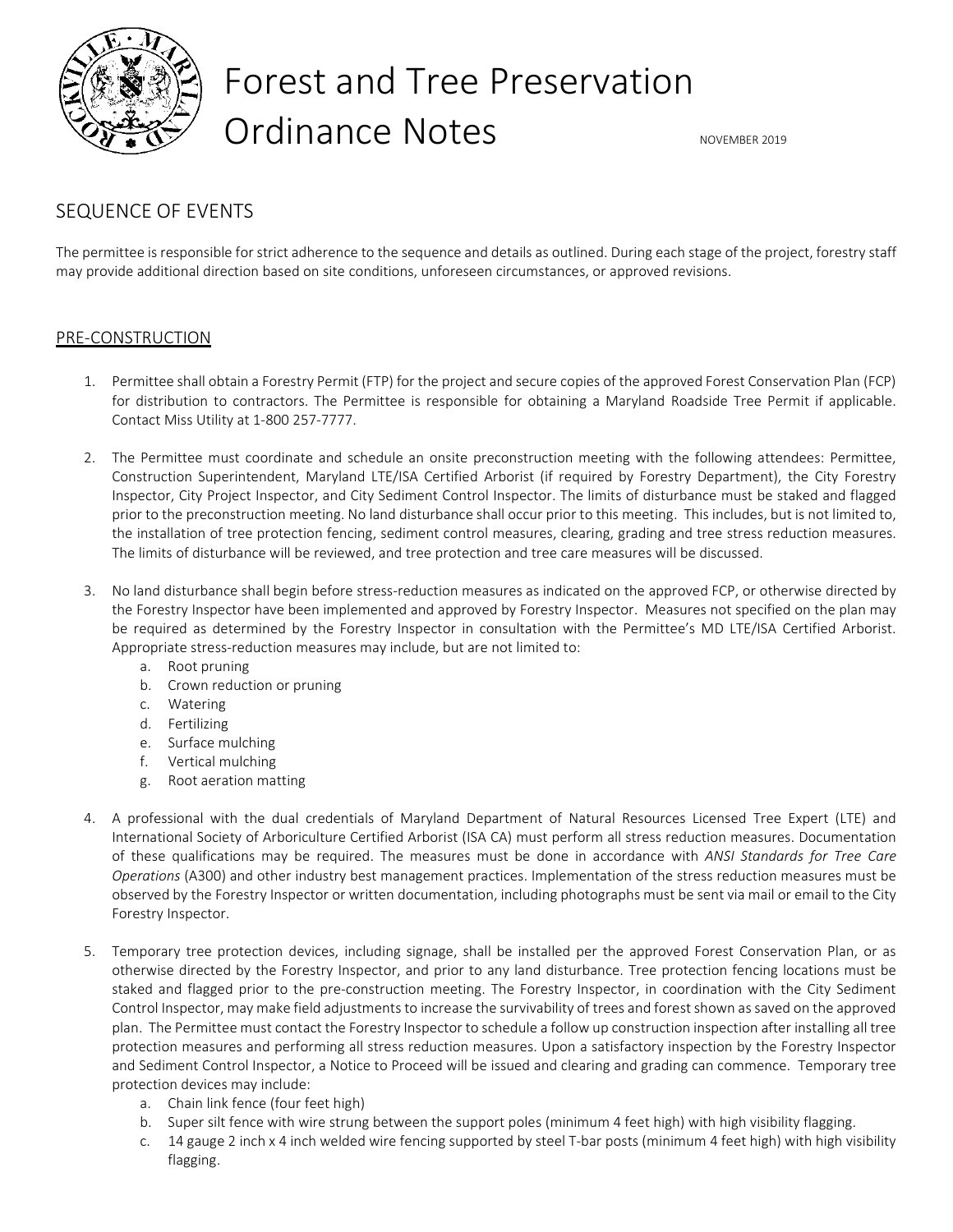- 6. The Permittee and contractor shall maintain the temporary tree protection devices for the duration of the project and the location must not be altered without prior approval of the Forestry Inspector. No equipment, trucks, materials, debris, or any other items may be stored within the tree protection fence areas during the entire construction project. No access beyond the fenced area will be permitted. Tree Protection fencing shall not be removed without prior approval of the Forestry Inspector.
- 7. Long term tree protection devices/techniques, as shown on the FCP or as directed by the Forestry Inspector may include but are not limited to:
	- a. Root aeration systems
	- b. Retaining walls
	- c. Raised sidewalks
	- d. Tunneling of utilities
	- e. Pier and panel walls
	- f. Porous pavers

### DURING CONSTRUCTION

- 1. Periodic inspections at the discretion of the Forestry Inspector will occur during the construction project. Corrections and repairs to all tree protection devices and other protective measures, as determined by the Forestry Inspector, must be made within the timeframe established by the Forestry Inspector.
- 2. The Permittee must immediately notify the Forestry Inspector of any damage to trees, forests, understory, ground cover, and any other undisturbed areas shown on the plan. Remedial actions to the restore these areas will be determined by the Forestry Inspector and the corrective actions must be made within the timeframe established by the Forestry Inspector.
- 3. Failure to comply with the approved FCP or any directive of the City Forester's office is a violation of the Forest and Tree Preservation Ordinance (FTPO). Pursuant to Section 10.5-34 of the FTPO, a fine in the amount of \$1,000 may be imposed for each violation. Each day a violation continues is a separate violation. In addition, a stop work order may be issued until the violation has been abated and the fine has been paid or an appeal has been filed pursuant to Section 10.5-35 of the FTPO. Additional punitive measures as stated under Section 10.5-34 of the FTPO may be imposed.

#### POST CONSTRUCTION

- 1. After construction is completed, the Permittee must request a final inspection in writing with the Forestry Inspector. At the final inspection, the Forestry Inspector may require additional corrective measures, which may include, but is not limited to:
	- a. Removal and replacement of dead and dying trees
	- b. Pruning of damaged, dead or declining limbs
	- c. Surface mulching
	- d. Soil aeration
	- e. Fertilization
	- f. Watering
	- g. Wound repair
	- h. Clean up of retention areas including trash removal
- 2. After the final inspection and completion of all corrective measures the Forestry Inspector will request all temporary tree and forest protection devices be removed from the site. Removal of tree protection devices that also operate for erosion and sediment control must be coordinated with both the City Sediment Control Inspector and the Forest Conservation Inspector. No additional grading, sodding, or burial may take place after the tree protection fencing is removed.

#### INSTALLATION OF PLANT MATERIAL

1. The Permittee is responsible for obtaining the approved Forest Conservation Plan/Landscape Plan and providing a copy to the Landscape Contractor. The Permittee shall ensure that the Landscape Contractor can secure the plants shown the FCP/Landscape Plan. Plant substitutions are not allowed. It is strongly recommended that plant material be secured from supplier by the project start date.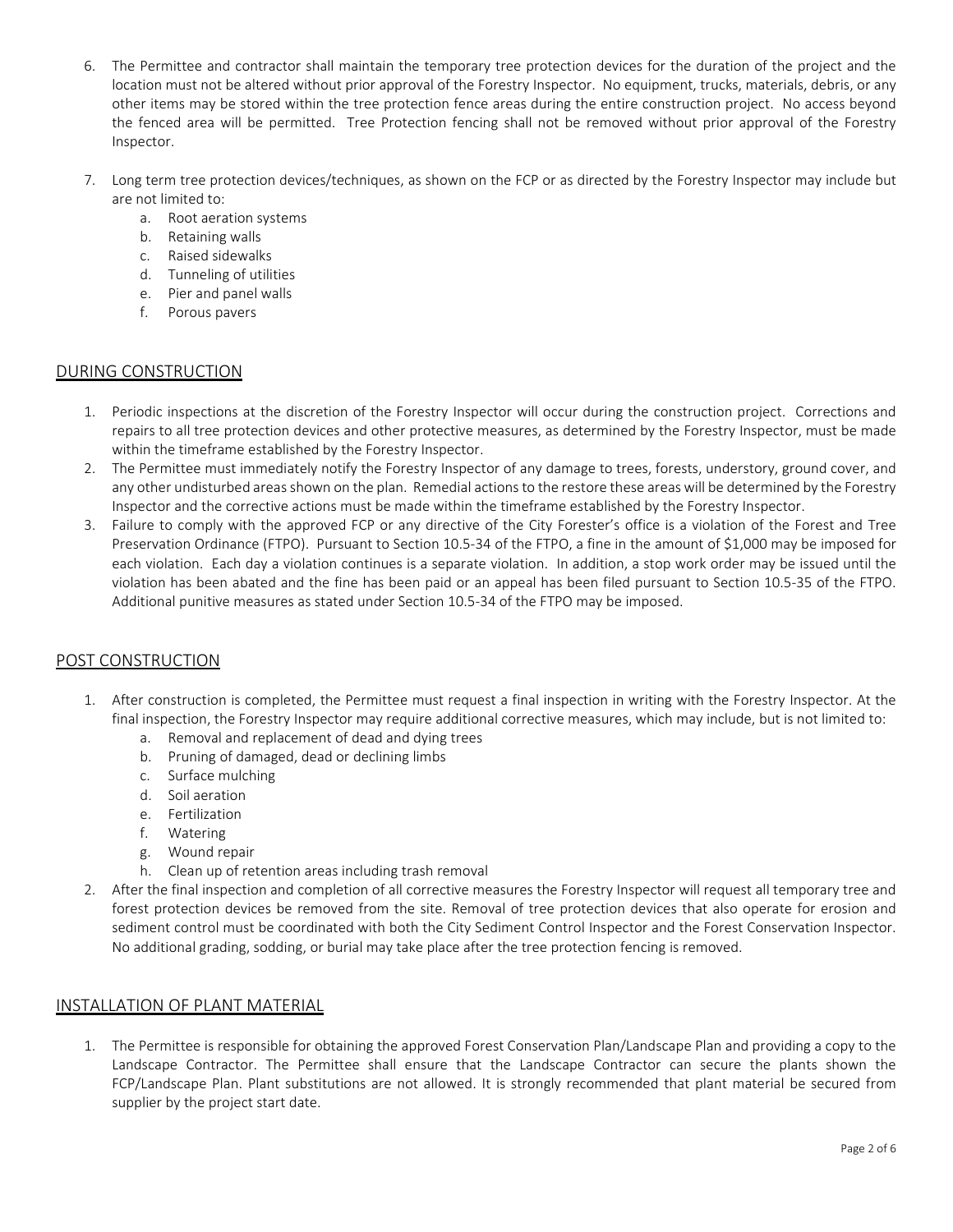- 2. A pre-planting meeting is required before installation of landscaping, afforestation, or reforestation. The applicant must schedule an on-site pre-planting meeting with the City Forestry Inspector. Attendees must include the Permittee, landscape contractor, and Forestry Inspector. Trees and shrubs shall conform to the current edition of the American Standard for Nursery Stock (ANSI Z60.1).
- 3. Comply with appropriate City Soil Specification:
	- I. Soil Specification FOR TREE PLANTING WHERE EXISTING PAVEMENT OR OTHER IMPERVIOUS SURFACES WERE PREVIOUSLY LOCATED OR WHERE EXISTING GREENSPACE HAS BEEN SEVERELY DEGRADED<sup>[1](#page-2-0)</sup>
		- 1. Site preparation
			- a. Demolish existing impervious surface and remove all existing asphalt, concrete, stone and construction materials to expose subsoil free of debris.
			- b. Excavate so that final planting bed will provide quality soil to a depth of forty-eight (48) inches, and to a radius of 10' minimum or to new hard edge of planting bed, whichever is less.
			- c. Loosen exposed subsoil below 48" by ripping 18" into the sub grade elevation.
			- d. Test to ensure that planting bed drains at a rate of at least 1 inch/per hour.
			- e. Install imported soil to fill excavated planting bed. Imported soil shall have a texture of LOAM, per the USDA soil classification system and a chemical composition compatible with healthy tree growth. When installing the soil, it should be installed in lifts or layers of < 12 inches (30 cm), tamping or watering (not both) between lifts to minimize potential settling.
		- 2. Immediately prior to installation of plant material, the soil must be tested and must have a pH range between 5.5 and 7 and a nutrient content which corresponds to an adequate rating, per current industry standards. Amend soil, if necessary, to achieve the current industry standard.
		- 3. The Forestry Inspector may require additional soil specifications, based on site conditions.
	- II. Soil Specification FOR PLANTING WHERE EXISTING GREEN SPACE HAS NOT BEEN PROTECTED FROM CONSTRUCTION IMPACTS BUT IS NOT SEVERELY DEGRADED.
		- 1. Site Preparation:
			- a. Remove all construction debris and top four to six inches of existing soil.
			- b. Test remaining existing soil to verify a pH range between 5.5 and 7, and has a nutrient content which corresponds to an adequate rating, per current industry standards.
			- c. Apply four (4) inches of mature compost evenly over the entire planting surface. ( $4" = 12$  Cubic Yard/1,000 s.f.). Provide compost supplier information and specifications to the City Forestry Inspector for approval prior to install
			- d. Till the compost into the existing soil to a minimum depth of thirty-six (36) inches using the city's soil profile rebuilding specification.
			- If soil does not meet nutrient standards, mitigate soil chemistry to meet the chemical parameters.
		- 2. The Forestry Inspector may require additional soil specifications, based on site conditions.
	- III. Soil Specification FOR PLANTING WITHIN EXISTING GREEN SPACE AREAS WHICH HAVE BEEN PROTECTED FROM CONSTRUCTION IMPACTS (One of two options, as determined by Forestry Inspector) Refer to approved City of Rockville Detail A-7
		- 1. Test existing soil to verify it has a pH range between 5.5 and 7, and a nutrient content which corresponds to an adequate rating, per current industry standards. If soil does not meet nutrient standards, one of two options will be performed to mitigate the soil:
			- a. Option 1- Till Method- Depth of tilling for planting must be at least twenty-four (24) inches:
				- i. Apply four (4) inches of mature compost evenly over the entire planting surface ( $4" = 12$  cubic yards/1,000 s.f.). Provide compost supplier information and specifications to the City Forestry Inspector for approval prior to install.
				- ii. Till the compost into the existing soil to a minimum depth of twenty-four (24") inches.
			- b. Option 2 Aeration and Vertical Mulching
				- i. Using a 2- 3" Auger, drill a series of holes in the soil to a depth of twenty-four (24) inches.
				- ii. Begin at the edge of the hole dug for the root ball and continue drilling at one-foot intervals (maximum), in concentric rings around the tree out to ten (10) feet from the tree.
				- iii. Each hole must be refilled with mature compost.
			- c. The Forestry Inspector may require additional soil specifications, based on site conditions.

 $\overline{a}$ 

<span id="page-2-0"></span><sup>1</sup> See definitions section #9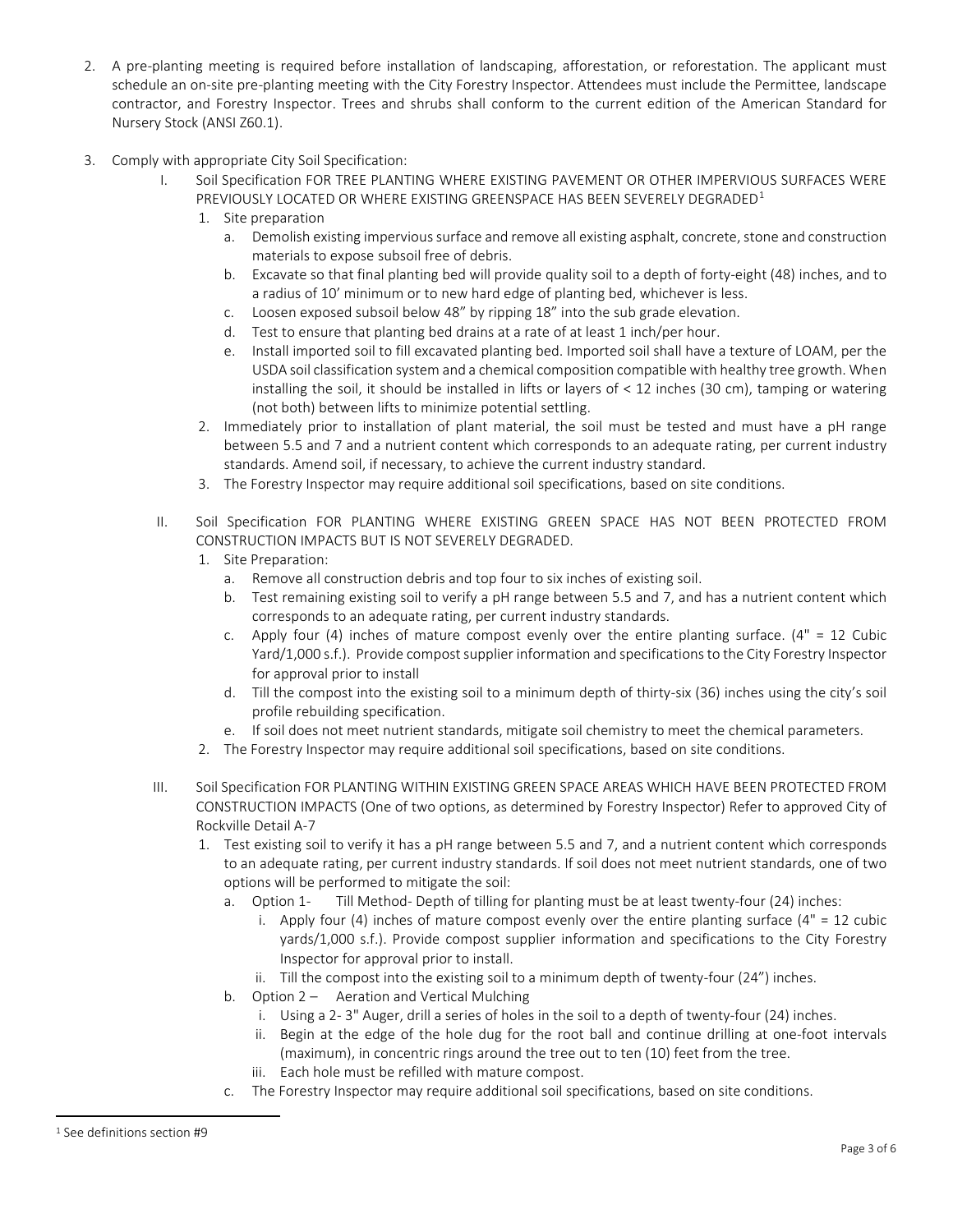- IV. Soil testing of the existing soil may be conducted with PRIOR approval from the City's Forestry Inspector to determine the number and location of the samples. The above requirements may be reduced if soil testing shows the following:
	- 1. Soil pH is between 5.5 and 7
	- 2. The top 24" of existing soil contains a minimum of 4-6% organic matter by weight
	- 3. The soil is free of contaminants
	- 4. The soil texture is sandy loam or loam
	- 5. The soil has an infiltration rate not less than 1" per hour
	- 6. The soil does not contain debris or stones greater than one inch
	- 7. The soluble salt content is less than 3 dS/m
	- 8. Consult the University of Maryland Extension website: <http://extension.umd.edu/> for a listing of commercial soil testing facilities.
- V. Soil preparation is required for street trees planted within the city's rights-of-way and private street trees, if they are part of the approved plan.
- 4. The depths and grades shown on plan drawings are final grades after settlement and shrinkage of the organic material. The contractor shall install the soil mix at a higher level to anticipate this reduction of volume. All grades are assumed to be 'as measured" to be prior to the addition of any surface compost till layer or mulch or sod.
- 5. All details of the planting plans regarding plant quality and proper planting will be discussed including but not limited to:
	- a. Plant quality.
	- b. Proper form for species.
	- c. Proper ratio of caliper size/height to container size/root ball size.
	- d. Proper pruning cuts if applicable in accordance with current ANSI A300 pruning standards (generally there should be no recent pruning).
	- e. No co-dominant stems or multiple trunks (unless approved by FCP or by The Forestry Inspector).
	- f. Sound graft union.
	- g. Free of girdling roots, or the ability to remove girdling roots without damaging the tree.
	- h. Trees shall be healthy, vigorous, insect/disease free, andwithout cankers/cracks or trunk damage.
- 6. Proper Installation
	- a. Root flare no higher than 3 inches from existing grade.
	- b. Exposed root flare (not graft); removing more than several inches of soil to expose the root flare may result in the rejection of the plant material.
	- c. Wire baskets/twine/burlap removed from at least the top half of root ball, or as directed by Forestry Inspector.
	- d. All burlap or twine removed completely.
	- e. No hose and wire; staking and strapping per City planting detail.
	- f. Planting Hole a minimum of twice the width of the root ball; could be greater. Planting detail assumes soil has been prepared per the city's specifications (Planting, #3).
	- g. Mulched properly, per City planting detail.
	- h. Wildlife protection installed, if required; type approved by the Forestry Inspector.
- 7. Trees not complying with the above requirements may be rejected at the discretion of the City Forestry Inspector.
- 8. Tree planting will generally not be permitted between the dates of June 1 and September 1, or when the ground is frozen.
- 9. DEFINITIONS
	- a. Topsoil
		- i. Soil can be considered topsoil if it originates from an A horizon of a natural soil or is a mineral soil with 4- 6%% organic matter content, and a NRCS textural class similar to pre-development conditions A horizon soils for the site, or as specified by the City Forestry Division. The city Forestry Division will specify a LOAM texture in the absence of native conditions listed above. Blended soils shall not be used unless specified by the City Forestry Division. In addition, topsoil shall:
			- 1. Be friable and well drained
			- 2. Have a pH between 5.5-7.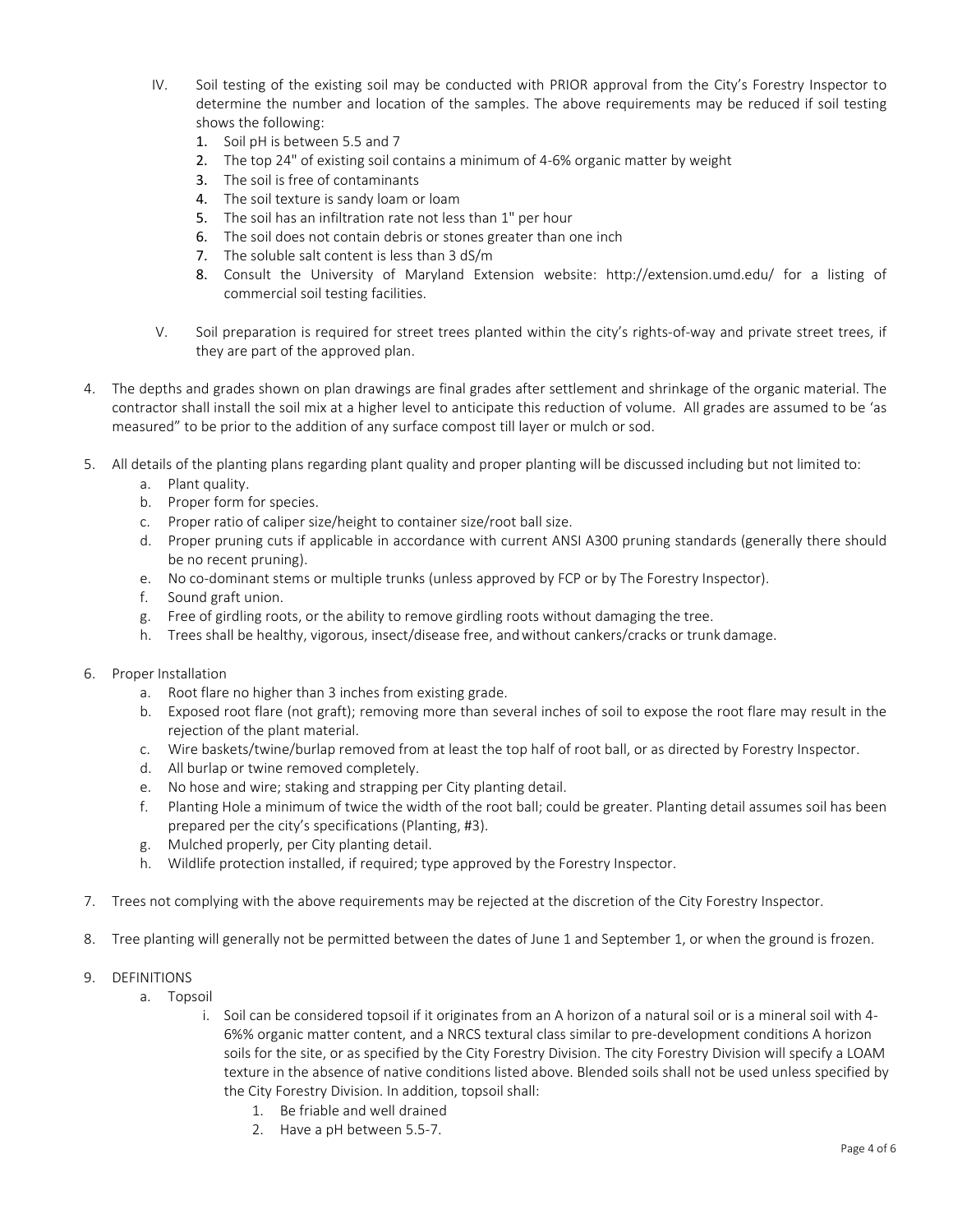- 3. Have an organic matter content between 4-6%.
- 4. Have low salinity as indicated by a soluble salt content which is less than 3 dS/m
- 5. Be free of debris, stone, gravel, trash, large sticks, heavy metals, and other deleterious contaminants, (if screening is used to remove debris, screen size must be ¾ inch or larger).
- 6. Have a nutrient profile such that it has an adequate rating, per current industry standards.
- 7. Be free of noxious weed seeds
- b. Compost
	- i. Compost shall be composed of leaves, yard waste, or food waste. Biosolid-based composts shall not be used. A compost sample with analysis shall be submitted for approval to the City Forestry Division before application.
	- ii. Stability refers to the rate of biological breakdown, measured by carbon dioxide release. Maturity refers to completeness of the aerobic composting process and suitability (lack of plant toxicity) as a plant growth media, often measured by ammonia release and by plant growth tests. Compost manufacturers that subscribe to the US Composting Council's testing program may document stability as compost testing 7 or below in accordance with TMECC 05.08-B, "Carbon Dioxide Evolution Rate". Maturity (suitability for plant growth) may be documented as compost testing greater than 80% in accordance with TMECC 05.05-A, "Germination and Vigor". Compost is considered mature and stable if it tests at 6.0 or higher on the Solvita Compost Maturity Index Rating, which is a combination of Carbon Dioxide and Ammonia Maturity Tests (test information and equipment available at [www.solvita.com\)](http://www.solvita.com/).
	- iii. Compost shall also be:
		- 1. Free of weed seeds.
		- 2. Free of heavy metals or other deleterious contaminants.
		- 3. Have a soluble salt content which is less than 3 dS/m.
- c. Severely Degraded Soil
	- i. Soil shall be considered severely degraded if grade was lowered or raised more than 14 inches OR soil was compacted in lifts regardless of the final grade OR was used as a staging area for construction materials, equipment or processes.
	- ii.

#### POST INSTALLATION

- 1. The Permittee shall notify the City Forestry Inspector IN WRITING when the planting is complete and request a post planting inspection. The inspection must include the Permittee, landscape contractor and Forestry Inspector. The maintenance and warranty period will not begin until the City Forestry Inspector has accepted ALL plantings.
- 2. Trees will be inspected for plant quality and proper planting in accordance with City specifications and nursery standards. Once the maintenance period has begun, the applicant is responsible for maintaining plant health in accordance with the signed Warranty and Maintenance Agreement.
- 3. Routine inspections will be conducted throughout the warranty period and the applicant will be notified in writing when corrective measures are required. Failure to complete the corrective measures by the given date may result in fines being issued, permits revoked, extension of warranty period or other punitive measures.
- 4. Such maintenance shall include when appropriate, but not necessarily be limited to:
	- a. Weekly watering equal to 10 gallons per caliper measure of tree diameter. (ex: 2.5" caliper tree =25 gallons/week.) Documented drenching natural rainfall may substitute for weekly watering.
	- b. Control of competing vegetation throughoutthe maintenance period as necessary.
	- c. Fertilizing, as required by soil analysis.
	- d. Pruning, mulching, tightening of strapping, resetting of plants to proper grades or upright position.
	- e. Furnishing and applying pesticides or other items necessary to thwartdamage from insects and disease.
	- f. Providing protection measures such as fencing and interpretive signs as necessary, to prevent destruction or degradation of the planting site.
	- g. Replacement of dead and dying trees. Survival standards contained in the State Forest Conservation Manual shall be followed for the protection and satisfactory establishment of forest where applicable.